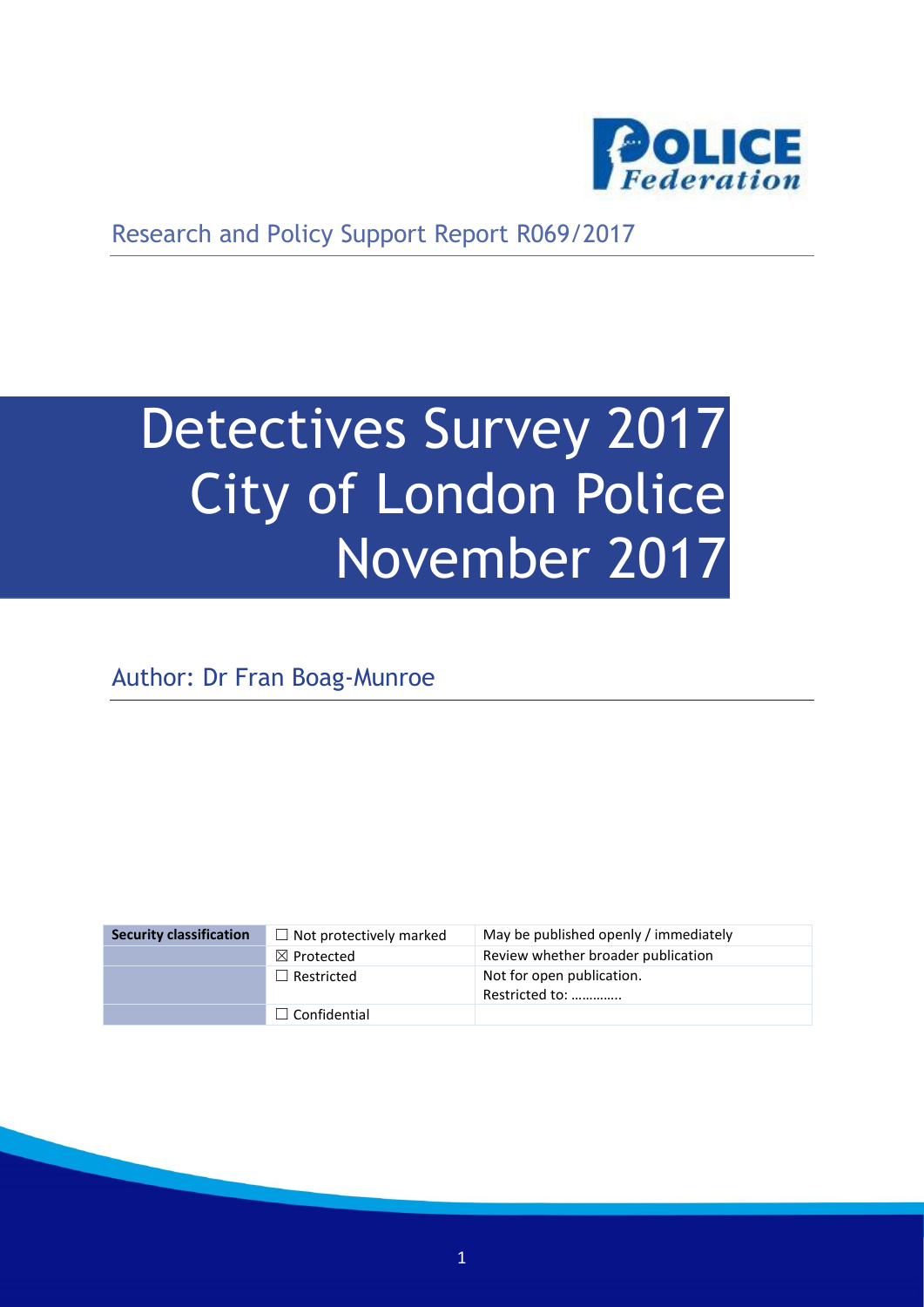#### **INTRODUCTION**

This report provides a summary of responses to the PFEW National Detectives Survey received from respondents in City of London Police in 2017.

Some of the questions asked in this year's survey were the same as in the 2015 National Detectives Survey; this allowed us to monitor any changes since the last time the survey was conducted. Other questions were new to 2017, to be able to look in more detail at the context in which detectives are currently working.

Where appropriate, details of average responses for the police service as a whole are also presented, differences between the national and local responses have not been tested statistically and therefore any differences reported are for guidance only and must be treated with caution.

#### **RESPONSE RATE AND RESPONDENTS**

The National Detectives Survey 2017 opened on 1st September 2017 and closed on 24th September 2017. During this time, detective officers were invited to attend via the Police Federation's National Membership Database, as well as via local Joint Branch Boards and the National Detectives Forum mailing list.

**44 responses were received from detectives in City of London Police**. There is still no accepted measure of the total number of detectives in England and Wales. It is therefore not possible to calculate a definitive response rate for the survey as a proportion of the total number of detectives. However, for comparison the number of responses received within City of London Police was lower than when this survey was last conducted in 2015, when 78 responses were received.

## **IMPACT OF SERVICE CUTS**

**71% of respondents within City of London Police said that service cuts have had a major impact on their morale**; this was higher than the national average, where 56% detectives said that service cuts have had a major impact upon their morale.

In addition, **25% of respondents within City of London Police said service cuts have had a major impact upon their physical health and wellbeing, whilst 23% said that service cuts have had a major impact upon their mental health and wellbeing**. For comparison, in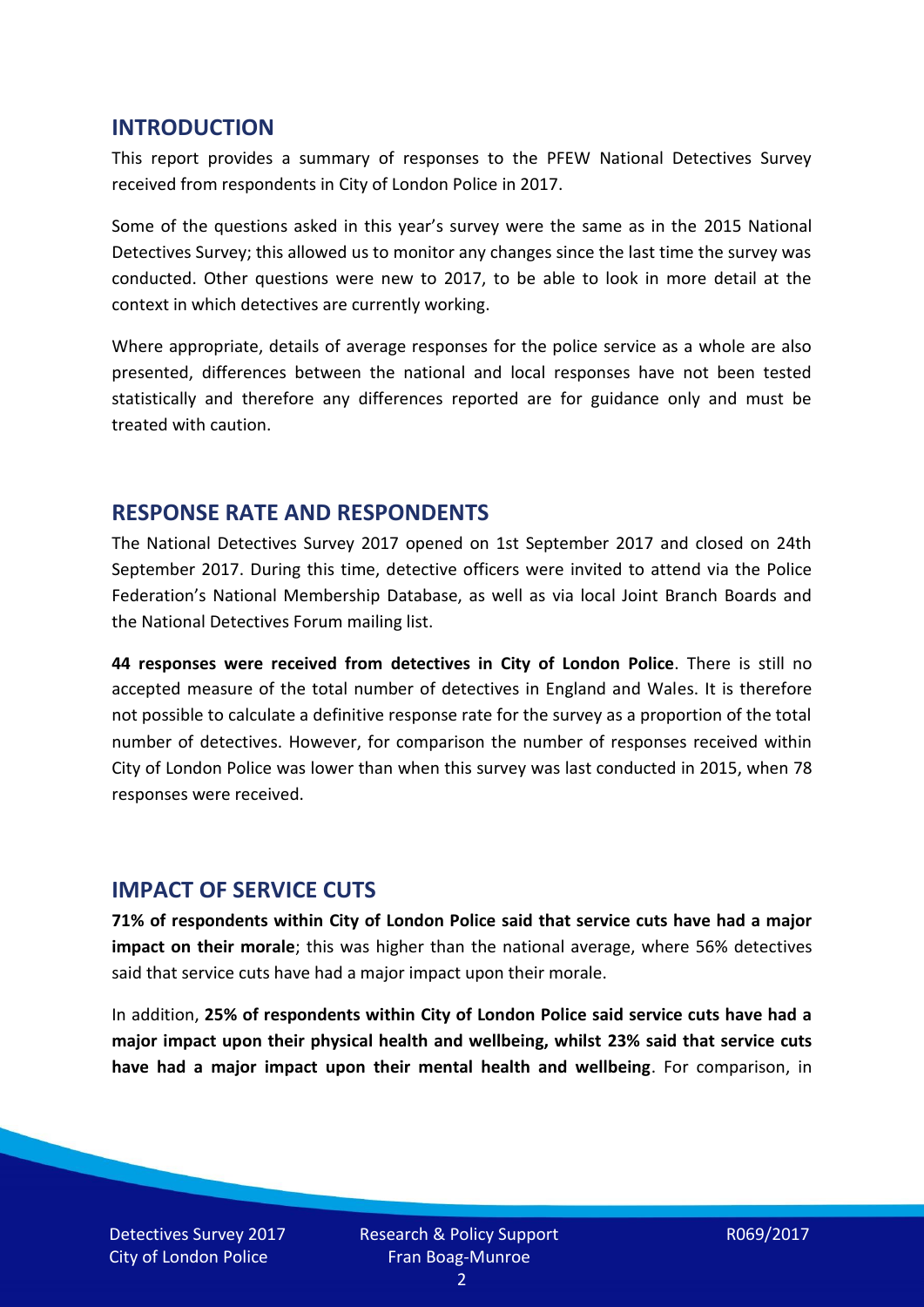England and Wales as whole 27% of detectives said that service cuts have had a major impact on their physical health and wellbeing and also on their mental health and wellbeing.

| How, if at all, have<br>service cuts affected | No impact | <b>Minor impact</b> | <b>Moderate</b><br>impact | <b>Major impact</b> |
|-----------------------------------------------|-----------|---------------------|---------------------------|---------------------|
| <b>Your morale</b>                            | 0%        | 5%                  | 25%                       | 71%                 |
| Your physical health and<br>wellbeing         | 11%       | 27%                 | 36%                       | 25%                 |
| Your mental health and<br>wellbeing           | 16%       | 39%                 | 23%                       | 23%                 |

**41% of respondents in City of London Police said that service cuts have substantially increased their overall workload; 35% said that service cuts have substantially increased how fatigued they feel; and 27% said that service cuts have substantially increased how stressful they find their jobs**. Comparison of these proportions in City of London Police to England and Wales as a whole can be found in the table below.

|                                    | <b>City of London Police</b>                            | <b>England and Wales</b>                                |
|------------------------------------|---------------------------------------------------------|---------------------------------------------------------|
| Your overall workload              | 41% substantially increased<br>(50% slightly increased) | 62% substantially increased<br>(32% slightly increased) |
| How fatigued you feel              | 35% substantially increased<br>(51% slightly increased) | 53% substantially increased<br>(38% slightly increased) |
| How stressful you find your<br>job | 27% substantially increased<br>(55% slightly increased) | 49% substantially increased<br>(41% slightly increased) |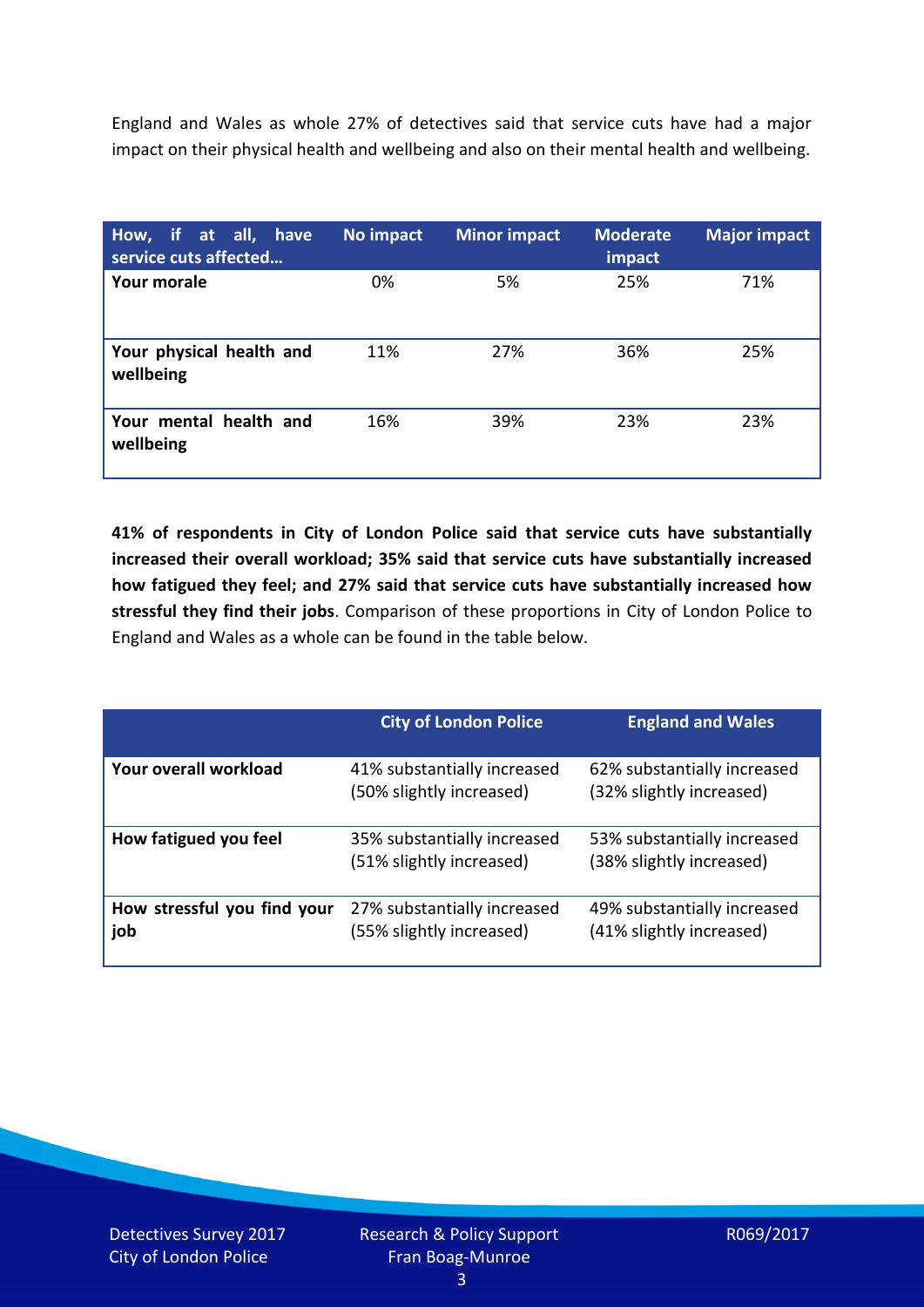### **WORKLOAD AND JOB DEMANDS**

**67% of respondents in City of London Police said that their workload in the last 12 months was either too high or much too high**. This is lower than the national average - in England and Wales as a whole, 76% of respondents said that their workload had been too high or much too high in the last 12 months.

36% of respondents in City of London Police said that their workload enabled them to provide the service needed to victims either most or all of the time; this compares to 27% of detectives in England and Wales as a whole. **The proportion of respondents in City of London Police who said that their workload enabled them to provide the service needed to victims either most or all of the time has decreased since 2015** when 45% of respondents felt that they could provide the service needed either most or all of the time.

In addition, 36% of respondents in City of London Police said that their workload enabled them to provide the service needed to witnesses either most or all of the time, in comparison to 22% of detectives in England and Wales overall. **The proportion of respondents in City of London Police who said that their workload enabled them to provide the service needed to witnesses either most or all of the time has decreased since 2015**, when 51% of respondents felt that they could provide the service needed either most or all of the time.

| Does your workload enable<br>you to provide the service<br>needed to? | <b>Never</b> | <b>Sometimes</b> | Most or all of the<br>time |
|-----------------------------------------------------------------------|--------------|------------------|----------------------------|
| <b>Victims</b>                                                        | 9%           | 55%              | 36%                        |
| <b>Witnesses</b>                                                      | 9%           | 55%              | 36%                        |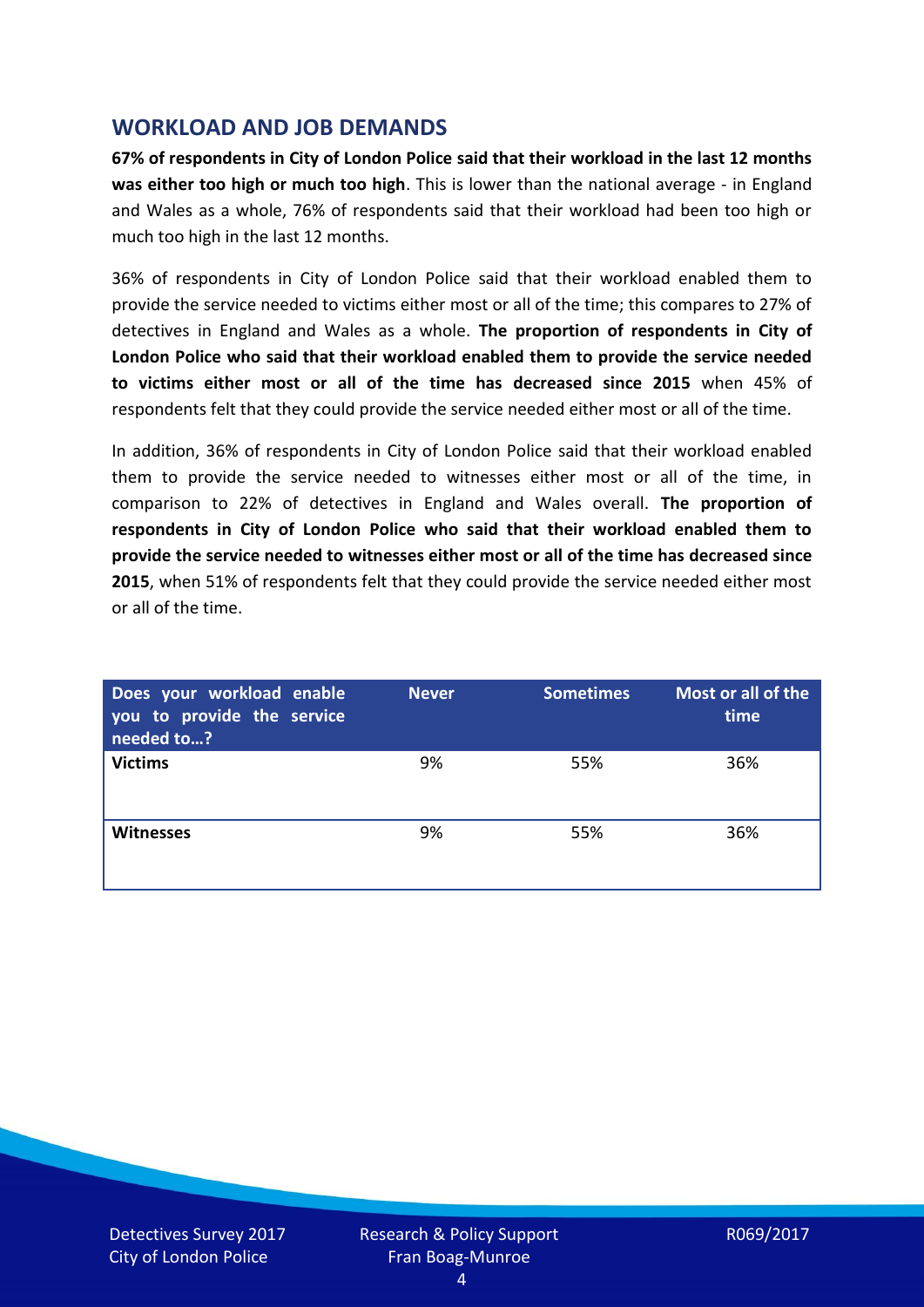### **JOB RELATED STRESS**

In City of London Police, **41% of respondents said that they felt emotionally drained from work either most or all of the time**. Nationally, this proportion was 48%. The proportion of respondents in City of London Police who said that they had felt emotionally drained from work either most or all of the time has increased since 2015, when 30% of respondents said that they felt emotionally drained from work.

**36% of respondents in City of London Police said that their job was either very or extremely stressful**. This is the proportion of respondents who, in effect, report a nondiagnostic case of work-related stress within City of London Police.



In England and Wales as a whole 48% of detectives reported a case of work-related stress. Therefore **the proportion of respondents in City of London Police who reported a case of work-related stress was lower than the national average**. The reasons given by respondents in City of London Police for why they found their job stressful are presented below.

Detectives Survey 2017 City of London Police

Research & Policy Support Fran Boag-Munroe

R069/2017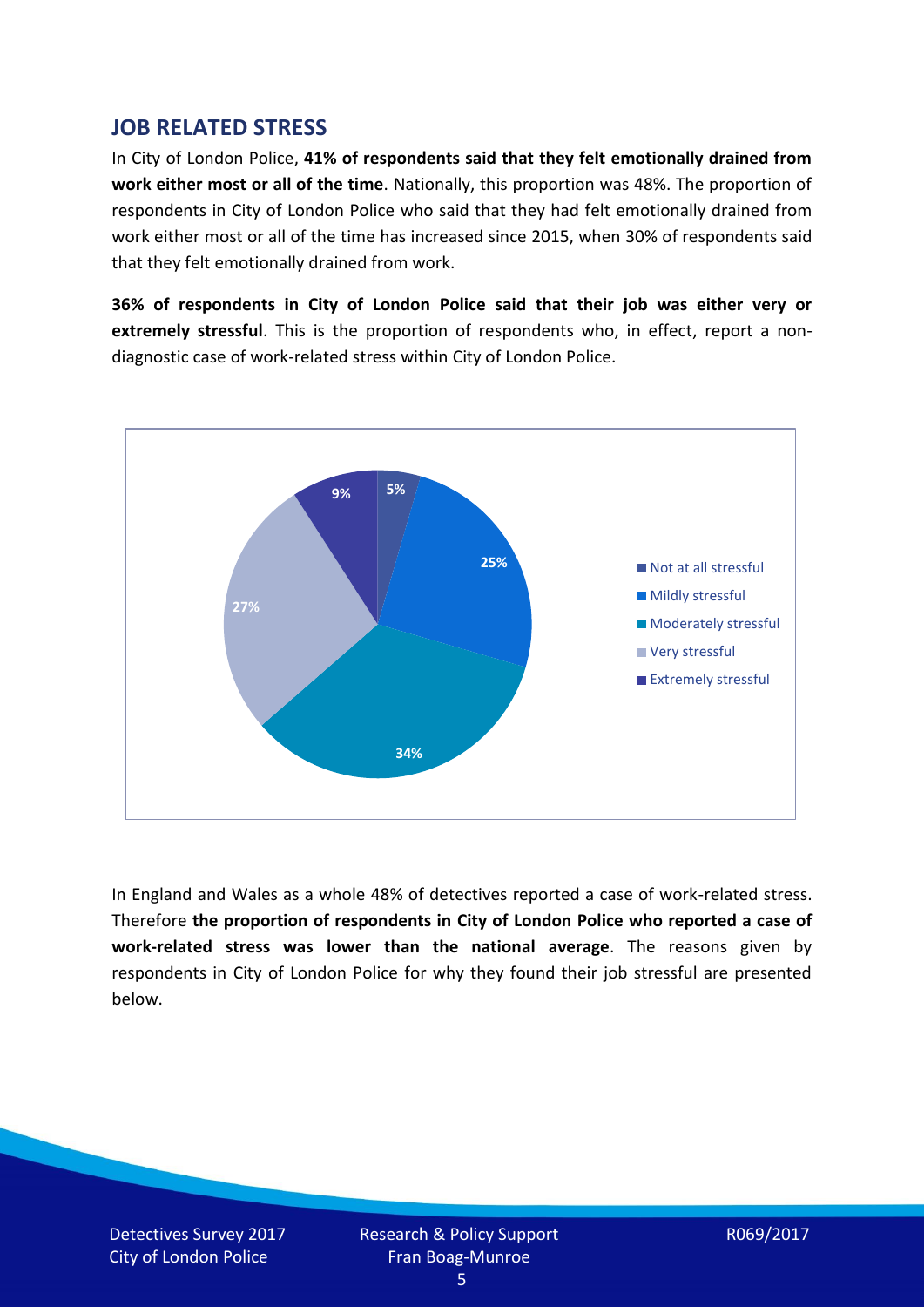| My job is stressful because                                                                | <b>Proportion</b><br>agreeing or<br>strongly<br>agreeing in<br><b>City of</b><br><b>London</b><br><b>Police</b> | <b>Proportion</b><br>agreeing or<br>strongly<br>agreeing in<br><b>England and</b><br><b>Wales</b> |
|--------------------------------------------------------------------------------------------|-----------------------------------------------------------------------------------------------------------------|---------------------------------------------------------------------------------------------------|
| There are high levels of personal responsibility                                           | 93%                                                                                                             | 93%                                                                                               |
| There aren't enough officers in my team/unit                                               | 84%                                                                                                             | 86%                                                                                               |
| I feel like the general public and partner agencies often<br>have unrealistic expectations | 73%                                                                                                             | 82%                                                                                               |
| The nature of my work is high-risk                                                         | 61%                                                                                                             | 80%                                                                                               |
| I have a high workload                                                                     | 66%                                                                                                             | 80%                                                                                               |
| There is frequent organisational change                                                    | 64%                                                                                                             | 79%                                                                                               |
| My work is emotionally demanding                                                           | 39%                                                                                                             | 71%                                                                                               |
| I don't have enough time to be able to do my job to a<br>standard of which I can be proud  | 52%                                                                                                             | 70%                                                                                               |
| I am unable to meet all the conflicting demands on my<br>time at work                      | 64%                                                                                                             | 69%                                                                                               |
| I am exposed to traumatic or distressing incidents and<br>material                         | 25%                                                                                                             | 64%                                                                                               |
| I frequently have unrealistic time pressures                                               | 51%                                                                                                             | 61%                                                                                               |
| There aren't enough opportunities for professional<br>development                          | 55%                                                                                                             | 57%                                                                                               |
| I frequently have unachievable deadlines                                                   | 50%                                                                                                             | 57%                                                                                               |
| I am often pressured to work long hours                                                    | 52%                                                                                                             | 51%                                                                                               |
| My work-life balance is poor                                                               | 27%                                                                                                             | 43%                                                                                               |
| I don't feel like I have enough support from<br>management                                 | 55%                                                                                                             | 40%                                                                                               |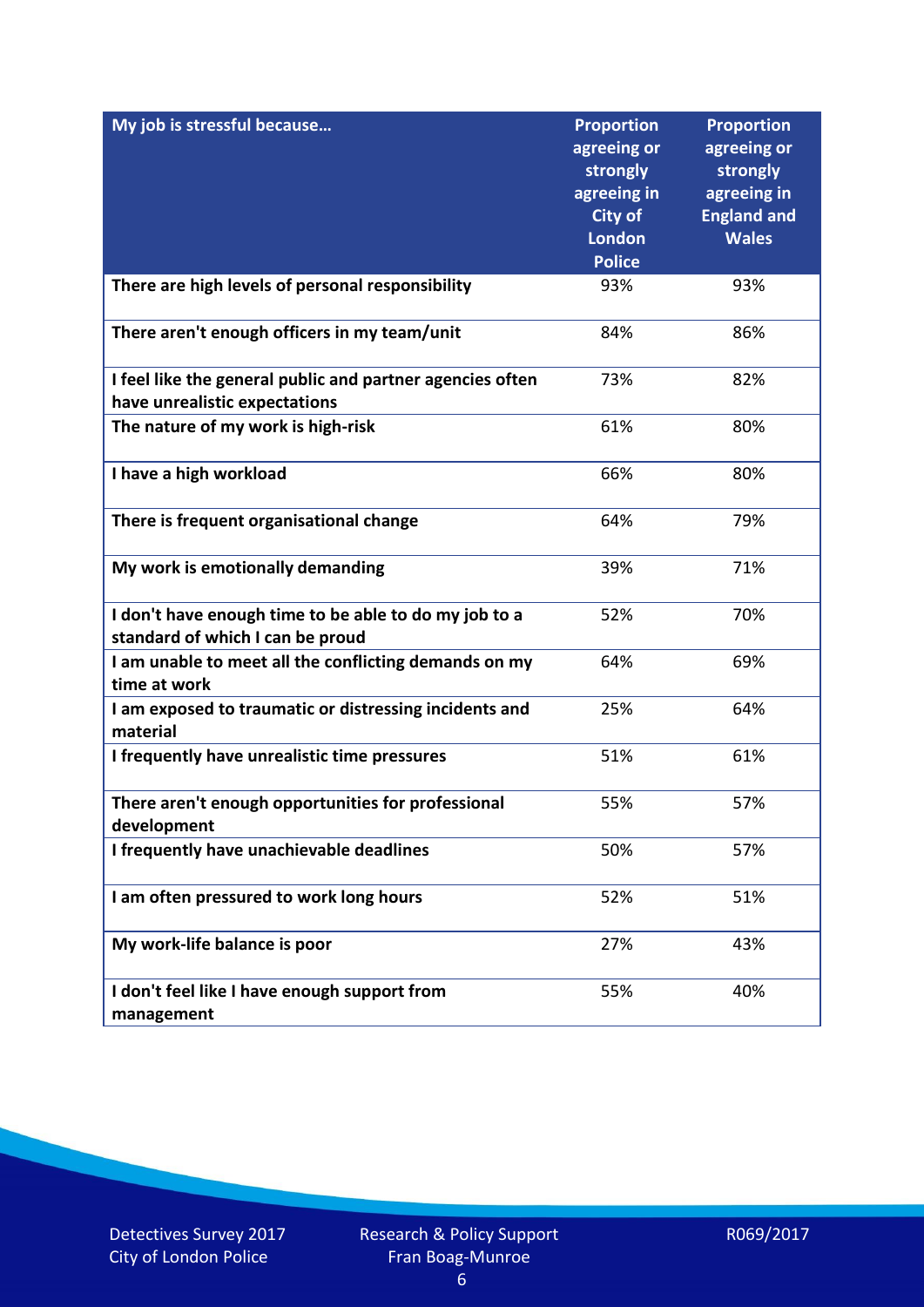# **ABSENCE AND ABSENCE BEHAVIOURS**

**Presenteeism** refers to a person attending work despite feeling that they should have taken sick leave due to their physical or mental health and wellbeing. **In City of London Police, 84% of respondents reported at least one instance of presenteeism associated with their physical health and wellbeing** in the last 12 months**; 48% of respondents reported at least one instance of presenteeism associated with their mental health and wellbeing**.

**Leaveism** refers to a person taking annual leave or rest days rather than sick leave for their physical or mental health and wellbeing. In the last year, **50% of respondents in City of London Police reported at least one instance of leaveism associated with their physical health and wellbeing**, whilst **32% of respondents in City of London Police reported at least one instance of leaveism associated with their mental health and wellbeing.**

Finally, **50% of respondents in City of London Police said that they had taken sickness absence due to their physical health and wellbeing** in the last 12 months. In addition, **16% of respondents said that they had taken sickness absence due to their mental health and wellbeing**.

Comparison of the proportions of respondents reporting presenteeism, leaveism and sickness absence in City of London Police with England and Wales as a whole can be found in the table below.

|                                    |                                         | <b>City of London Police</b>          |                                         | <b>England and Wales</b>              |
|------------------------------------|-----------------------------------------|---------------------------------------|-----------------------------------------|---------------------------------------|
| <b>At least one</b><br>instance of | <b>Physical health</b><br>and wellbeing | <b>Mental health</b><br>and wellbeing | <b>Physical health</b><br>and wellbeing | <b>Mental health</b><br>and wellbeing |
| Presenteeism                       | 84%                                     | 48%                                   | 71%                                     | 54%                                   |
| Leaveism                           | 50%                                     | 32%                                   | 42%                                     | 33%                                   |
| <b>Sickness</b><br>absence         | 50%                                     | 16%                                   | 35%                                     | 14%                                   |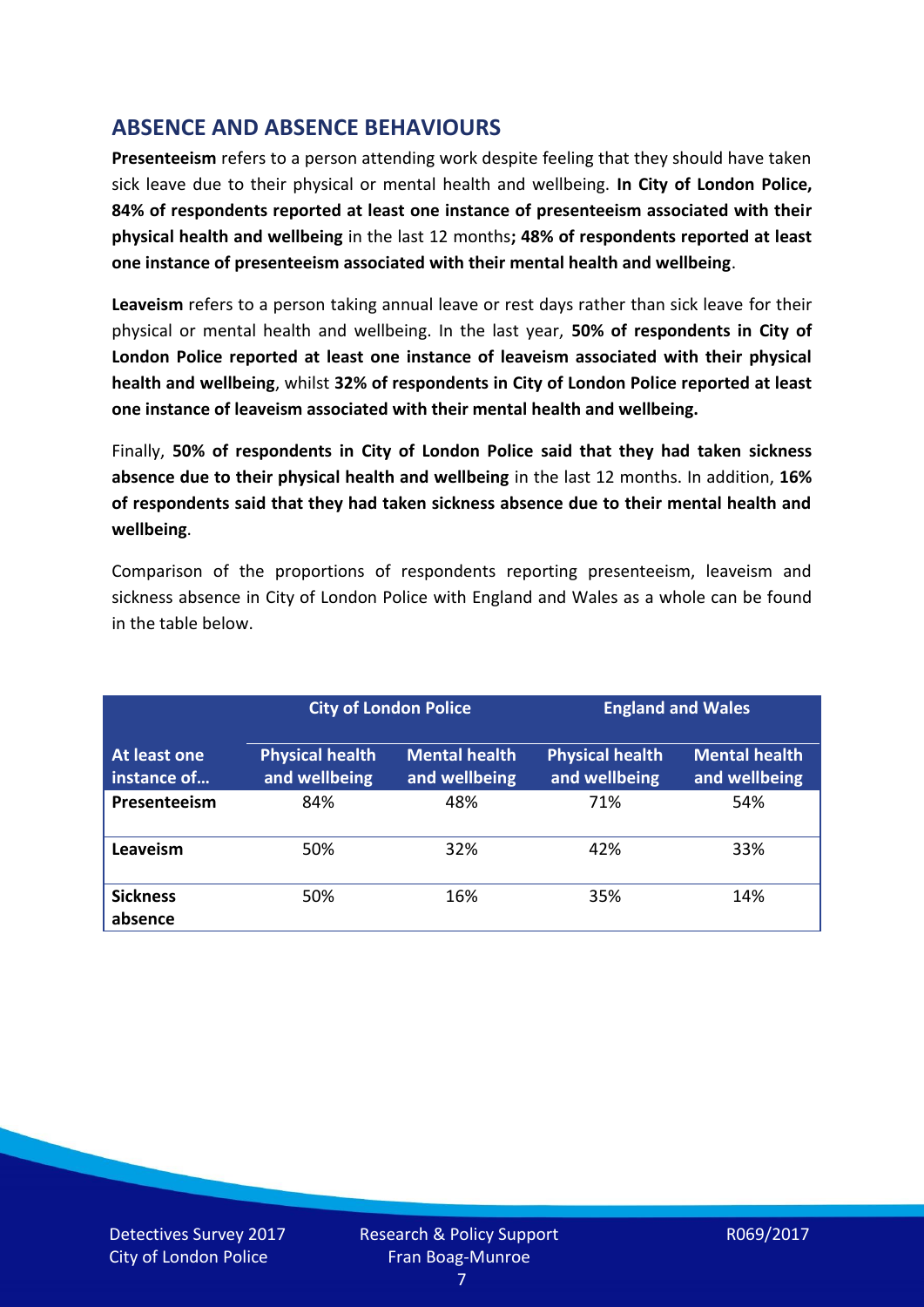### **VIEWS ABOUT THE JOB**

**86% of respondents in City of London Police felt that the role of the detective was seen as less valuable to the force than it used to be.** This compares with 85% of detectives in England and Wales as a whole who said that they felt the role of the detective was now less valuable.

Respondents in City of London Police were more likely to be dissatisfied than satisfied with their jobs, with **50% of respondents saying that they were dissatisfied and 41% of respondents saying that they were satisfied**. In comparison, 36% of detectives in England and Wales as a whole said that they were dissatisfied with their jobs, whilst 45% of respondents said that they were satisfied.

In addition, **the proportion of respondents in City of London Police who said that they were dissatisfied with their job has increased since 2015**, when 35% of respondents reported job dissatisfaction.



Detectives Survey 2017 City of London Police

Research & Policy Support Fran Boag-Munroe

R069/2017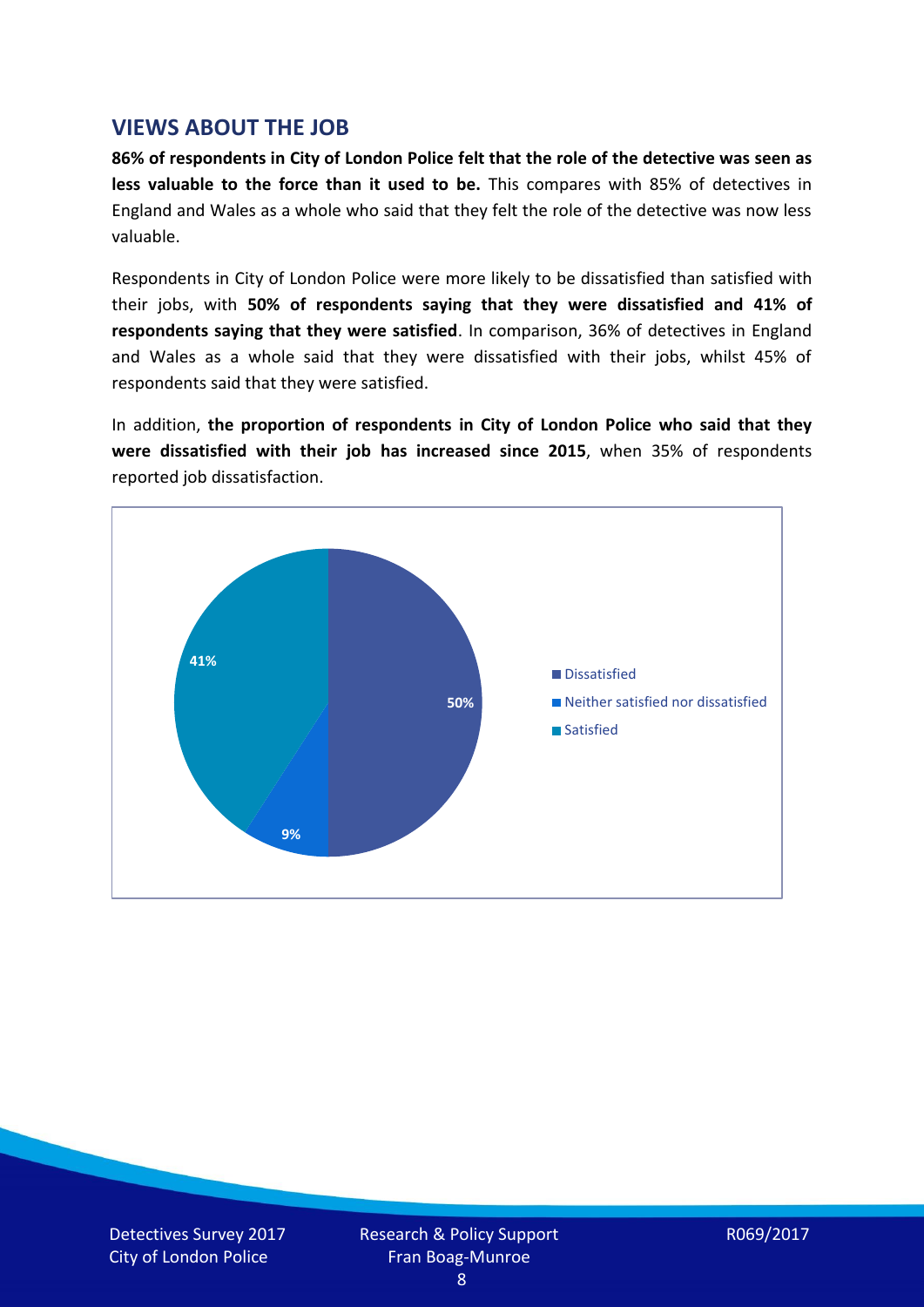# **TRAINING AND CONTINUOUS PROFESSIONAL DEVELOPMENT**

**52% of respondents in City of London Police said that they had difficulties securing specific training opportunities**. This has increased since 2015, when 42% of respondents in City of London Police reported difficulties securing specific training opportunities.

The proportion of respondents in City of London Police who said that they had difficulties securing training opportunities is higher than the national average, where this year 51% of detectives said that they had difficulties securing training.

In addition, **46% of respondents in City of London Police said that they were rarely given enough time to stay up-to-date with the latest developments in their area of work**. This compares to 56% of respondents in England and Wales as a whole. This proportion is higher than in 2015, when 39% of respondents in City of London Police said that they rarely had enough time to keep up-to-date with the latest developments.

| Are you given enough time<br>to stay up-to-date with the<br>latest developments in your<br>area of work? | <b>City of London Police</b> | <b>England and Wales</b> |
|----------------------------------------------------------------------------------------------------------|------------------------------|--------------------------|
| <b>Rarely</b>                                                                                            | 46%                          | 56%                      |
| <b>Sometimes</b>                                                                                         | 50%                          | 41%                      |
| <b>Always</b>                                                                                            | 5%                           | 4%                       |

A list of reasons why respondents in City of London Police said that they were not able to stay up-to-date with the latest developments in their field can been found in the table below.

| It is difficult to stay up-to-date with the latest developments in<br>my field because          | <b>City of</b><br>London<br><b>Police</b> | <b>England</b><br>and Wales |
|-------------------------------------------------------------------------------------------------|-------------------------------------------|-----------------------------|
| I have too many competing priorities                                                            | 73%                                       | 79%                         |
| There is no time set aside by my management for study                                           | 61%                                       | 76%                         |
| There are not enough officers to cover my day-to-day work for<br>me to attend relevant training | 59%                                       | 76%                         |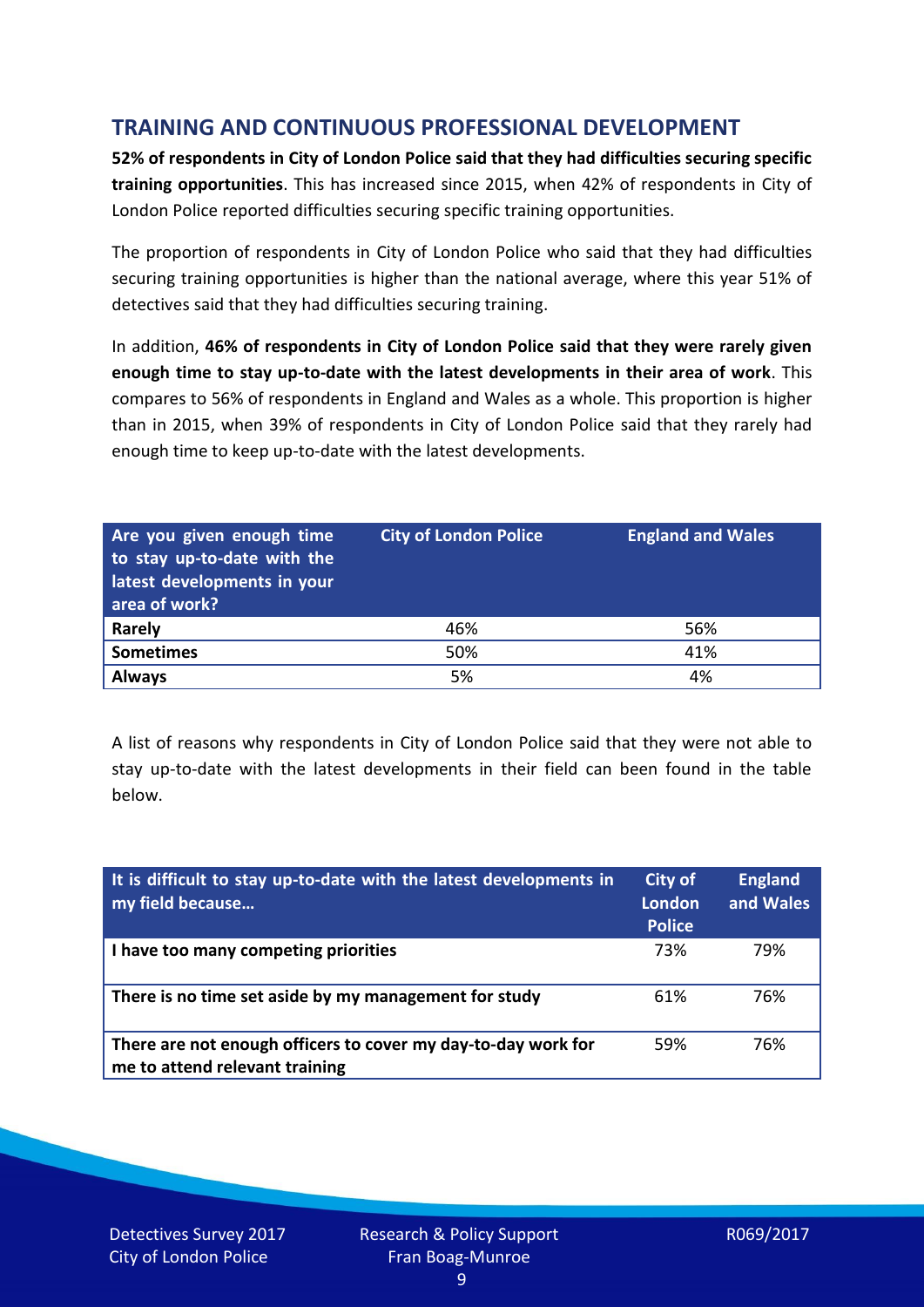| My workload is too high                                                                  | 71% | 76% |
|------------------------------------------------------------------------------------------|-----|-----|
| I have too many other commitments                                                        | 75% | 75% |
| The online learning package provided by NCALT is poorly<br>delivered                     | 73% | 73% |
| There are not enough formal training days                                                | 74% | 72% |
| I am too tired at the end of the day                                                     | 71% | 71% |
| Access to knowledge management systems that help<br>communicate new developments is poor | 50% | 51% |
| There is a lack of training staff                                                        | 33% | 46% |
| There is no appropriate training available                                               | 43% | 44% |

## **ATTRACTION AND RETENTION**

**14% of respondents in City of London Police said that they would not change their career path, whilst 7% couldn't think of any job they would prefer**. 18% of respondents said that they would like to change their posting but remain a police officer.

In comparison, 30% of respondents in City of London Police said that they would like to change jobs and stop being a police officer, 16% said that they would take any other job but with similar earnings and benefits, and 16% would quit immediately if they could find something else to do.

**The proportion of respondents in City of London Police who said that they would quit immediately if they could find something else to do has increased since 2015**, when 13% of respondents said that they would quit immediately if they could.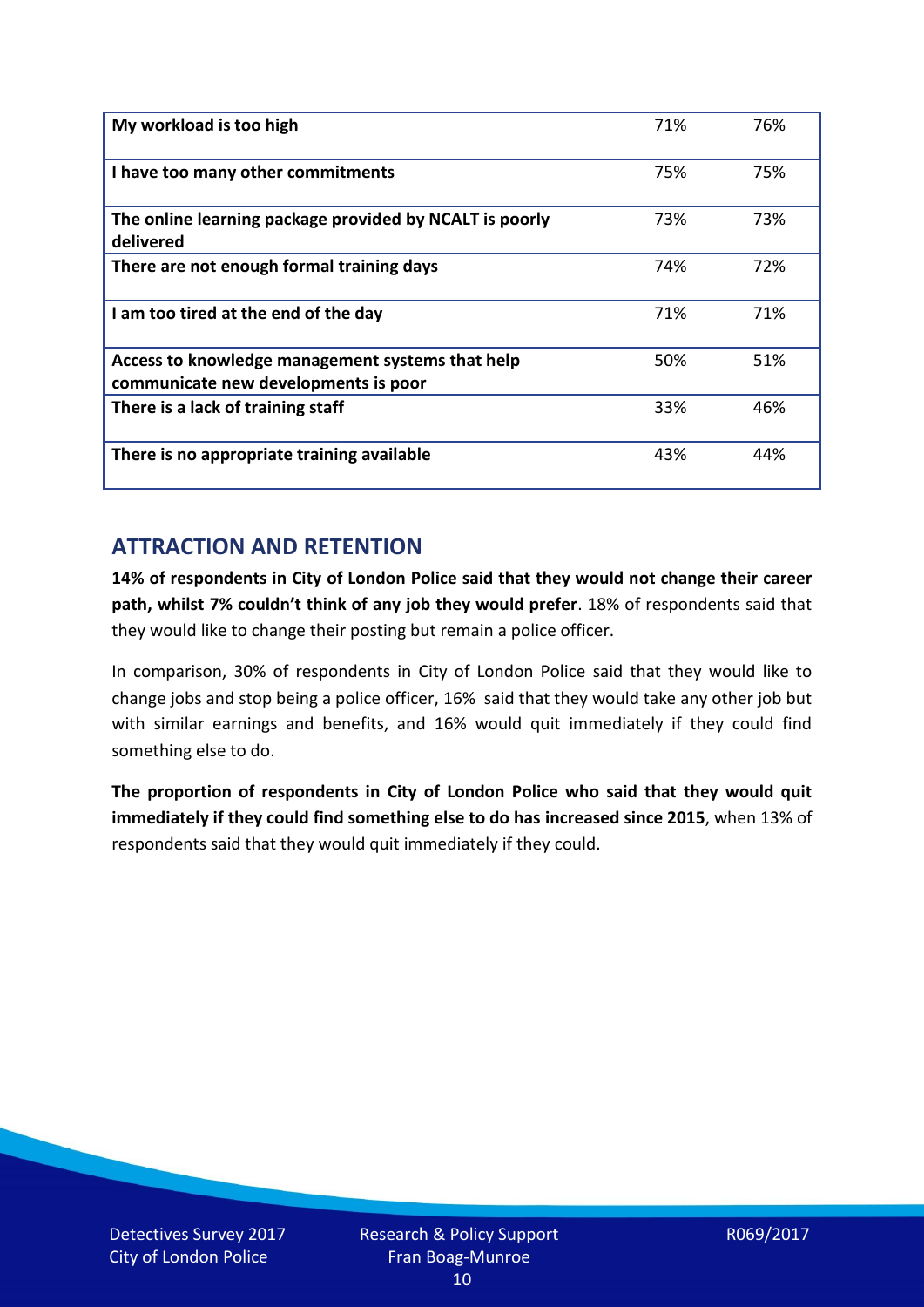|                               | <b>City of London Police</b> | <b>England and Wales</b> |
|-------------------------------|------------------------------|--------------------------|
| I would not change my         | 14%                          | 22%                      |
| career path                   |                              |                          |
| I can't think of any job I    | 7%                           | 14%                      |
| would prefer                  |                              |                          |
| I would like to change my     | 18%                          | 14%                      |
| posting but remain a police   |                              |                          |
| officer                       |                              |                          |
| I would like to change my     | 30%                          | 14%                      |
| job and stop being a police   |                              |                          |
| officer                       |                              |                          |
| I would take almost any       | 16%                          | 26%                      |
| other job with similar        |                              |                          |
| earnings and benefits         |                              |                          |
| I would quit immediately if I | 16%                          | 10%                      |
| could find something else to  |                              |                          |
| do                            |                              |                          |